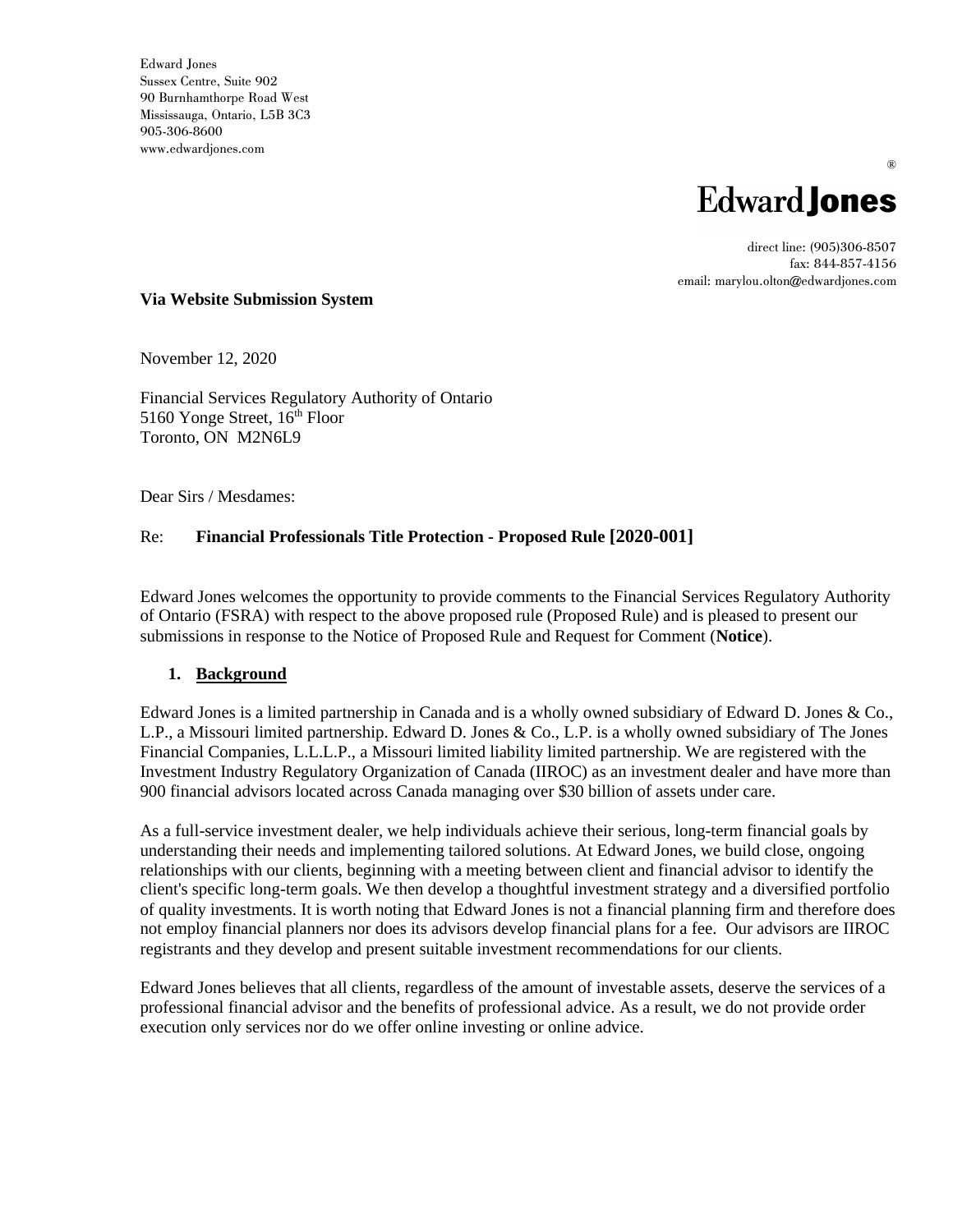## **2. Overview**

We appreciate the opportunity to comment on the Proposed Rule that introduces minimum standards for use of the Financial Planner (FP) and Financial Advisor (FA) titles in Ontario.

We agree with, and fully support, the substance and purpose of establishing a framework to govern the usage of the FP and FA titles in the financial services industry. We believe this will further strengthen consumer confidence in the quality of investment advice they receive from individuals using the FA and FP titles. The absence of a coherent approach to the use of titles across the financial services industry can and does cause confusion. Importantly, the use of such titles by individuals who may not have the necessary experience and expertise undermines consumer and investor confidence in the industry.

## **3. General Comments**

We are an IIROC member firm, and as such our registered advisors, with the exception of our advisors domiciled in Quebec, currently use the financial advisor title. IIROC members are subject to proficiency standards, ongoing training requirements, and a high standard of conduct. These standards and requirements continue to evolve over time. Edward Jones, our financial advisors and associates are subject to continuing regulatory oversight by IIROC and the provincial and territorial regulators. We support the provision in the Proposed Rule that permits firms, who have been approved by a credentialing body, to use the financial advisor title and believe IIROC should be approved as a credentialing body. With that said if IIROC is not approved as a credentialing body, IIROC member firms should be exempt from the Proposed Rule. Otherwise this Rule could result in the precise inverse of its purported goals: it could complicate the regulatory environment, subject financial advisors to inconsistent and largely unclear regulatory obligations and significantly raise the associated costs of supervision and compliance.

We also see the consultation process as an opportunity to enhance consistency not only among financial services providers in Ontario but across jurisdictions in Canada. We point out that Saskatchewan is currently reviewing a similar initiative and that Quebec already has rules and requirements in place for those individuals using the FA title. Regardless of the treatment of market participants registered with a self-regulatory body, we suggest a coordinated effort in respect of title usage among the different jurisdictions. Such an approach will reduce client confusion while easing the regulatory burden on firms and individuals who are registered or licensed in multiple jurisdictions.

# **4. Comments on Specific Aspects of the Proposed Rule**

Our comments on each of the questions for consideration and comment in the Notice are set out below. For ease of reference, we have reproduced the FSRA questions.

# **FA Credentials**

*FSRA is seeking feedback on the above approach and whether the Proposed Rule and FP and FA baseline competency profile adequately reflect the technical knowledge, professional skills and competencies that should be included in a credentialing body's education program to establish the minimum standard for FP and FA title users.* 

We suggest that flexibility should be the key principle underlying the proposed competency requirements, as such requirements may not always align with a firm's business model. We agree that FAs should only be required to meet educational requirements with respect to the products and services provided by the individual (Proposed Rule 6(1)(b)2 and as set out in the Technical Knowledge component of Table 2: Financial Advisor Baseline Competency Profile at page 7 of the Notice). **Disclosure**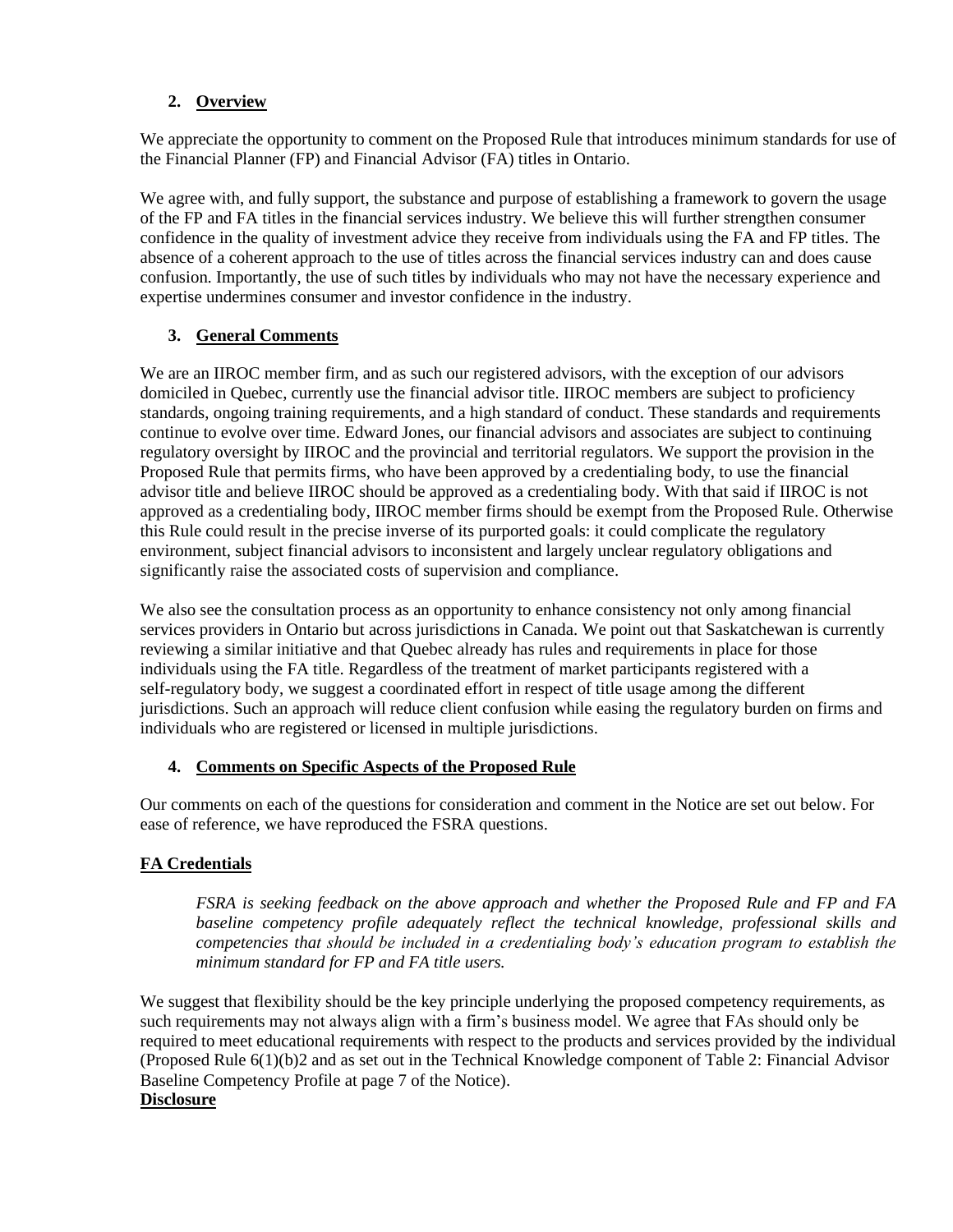*FSRA is seeking comments on whether FP and FA title users should be required to disclose to their clients the credential they hold that affords them the right to use an FP or FA title. FSRA is seeking feedback on the form that this disclosure could take and the overall consumer benefits it could achieve.* 

In our experience, FA title users disclose their credentials during their discussions with clients and we don't believe an additional written disclosure requirement is necessary or warranted. Clients already receive numerous written disclosures which can be overwhelming and additional written disclosures may not produce the desired impact. Nor do we believe that a prescriptive approach will be effective or efficient regulation in this instance. We believe discussions concerning proficiency are most effective.

We do agree that clients should be able to confirm that an individual is appropriately credentialled. We note that one of the requirements listed under Section 4 of the Rule is that an approved credentialing body must maintain and make public on its website a current list of individuals holding approved credentials that it has issued. If there are multiple credentialling bodies, consumers and investors will need to search through multiple databases in order to confirm whether their advisor is appropriately credentialled. An alternate approach would be to develop and maintain a single centralized registry that is publicly available for consumers to consult and confirm that an individual is properly registered, in good standing and is permitted to use the title.

### **Exemptions**

*FSRA is seeking comments on whether the framework should allow for any exemptions. In particular, FSRA is requesting comments on the principles governing an exemption regime, the extent to which exemptions may be required, to whom they should be made available (if at all), and the benefits and drawbacks of permitting exemptions.*

We believe that consumers should have confidence in the industry and in those individuals that are permitted to use the FA or FP title. Consequently, we strongly discourage the use of exemptions since this will undermine the purpose of the Proposed Rule and the legislative framework.

As noted above, in our view IIROC should be designated as a credentialling body as it has the necessary expertise and experience to do so. However, should IIROC not be designated as credentialling body, we recommend that FSRA consider providing an exemption for those registered with IIROC. If IIROC is not a credentialling body and IIROC members are not exempt, such members will be subject to an increased regulatory burden and duplicative requirements, fees and process which is contrary to FSRA's stated goals and principles.

#### **Fees and Assessments**

*FSRA is seeking comment on this fee structure, including whether it allows for fair cost recovery, or if there are any operational challenges that credentialing bodies may experience with such a fee structure. Feedback will inform the development of a fee rule, which will be posted for consultation at a later date.*

Similar to our comments above on reducing regulatory burden, the proposed fee structure will add additional costs to self-regulatory organizations (**SRO**) members such as IIROC members. This will be an additional fee for an individual that has already been assessed fees by IIROC. We recommend that in the case of FAs or FPs who are already members of an existing SRO, which SRO becomes a credentialling body, it should be the SRO, and not FSRA that assesses any additional fees, which could be a nominal, incremental cost to the existing SRO fees (and would reduce the administrative expense of having to pay two separate fees). We recognize that FSRA will incur costs associated with the regulation and oversight of the FA/FP regime. In